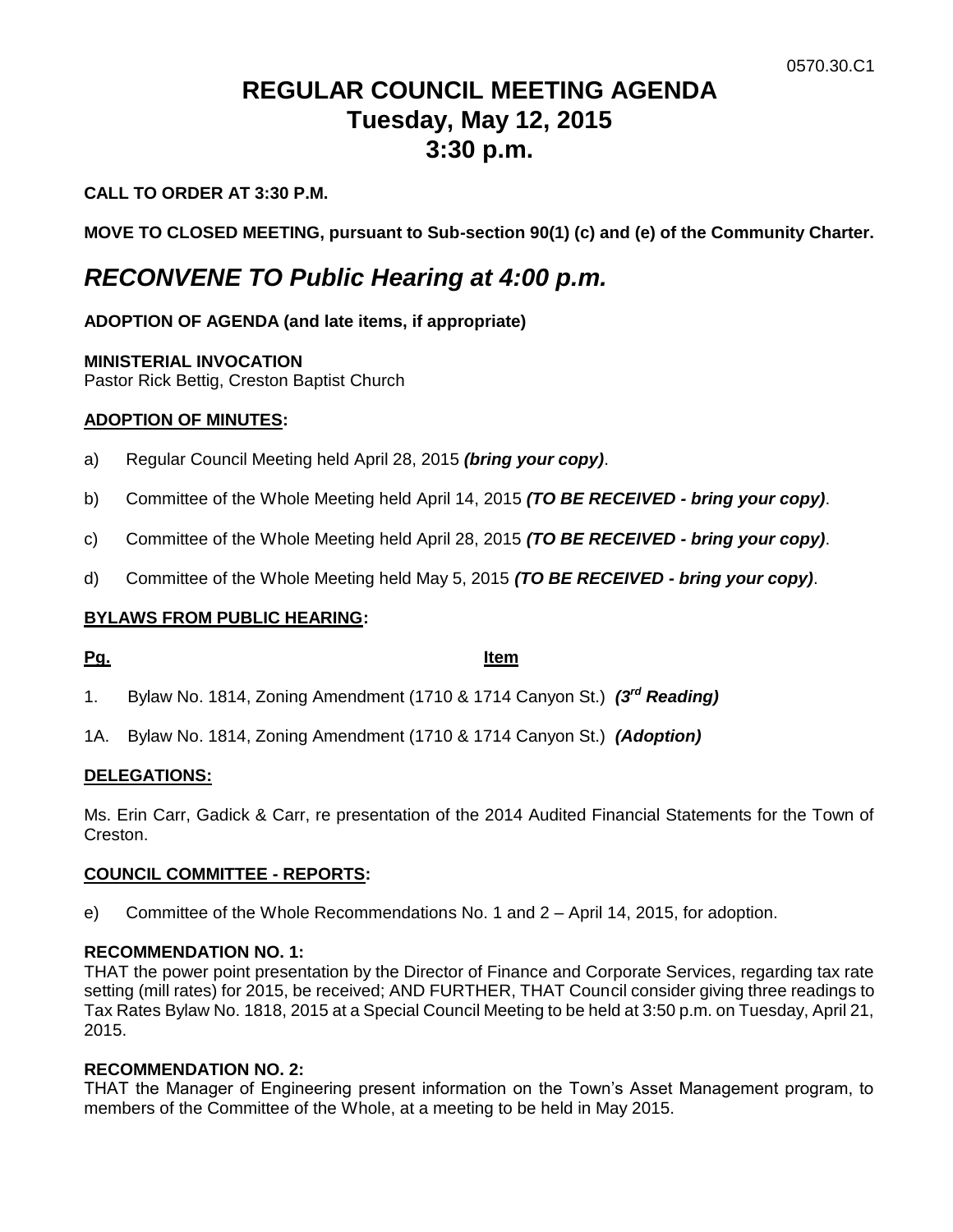#### **Pg. Item**

- 3. Ltr #286 from the Columbia Basin Environmental Education Network, requesting a discretionary grant for its Wild Voices for Kids curriculum.
- 5. Ltr #290 from the Union of BC Municipalities, re opportunity for a 2015/16 Regional Community to Community (C2C) Forum grant program.
- 9. Ltr #300 from the Teen Action Committee, requesting waiver of the \$150 booking fee for Millennium Park, for a Teen Concert on August 15, 2015.
- 11. Ltr #294 from the Manager of Engineering, re Water Rates and Regulations Amendment Bylaw No. 1819, 2015.
- 13. Ltr #299 from the Director of Finance and Corporate Services, re Fees and Charges Amendment Bylaw No. 1820, 2015.

# **BYLAWS:**

# **Pg. Item**

- 15. Bylaw No. 1819, Water Rates and Regulations Amendment Bylaw *(1st and 2nd Readings)*
- 15A Bylaw No. 1819, Water Rates and Regulations Amendfment Bylaw *(3rd Reading)*
- 19. Bylaw No. 1820, Fees and Charges Amendment Bylaw *(1 st and 2nd Readings)*
- 19A Bylaw No. 1820, Fees and Charges Amendment Bylaw *(3 rd Reading)*
- 27. **REVIEW STRATEGIC PRIORITIES CHART (to be reviewed at the first Council meeting of each month) Staff to provide verbal updates to Council.**
- 29. **REVIEW FOLLOW-UP ACTON LIST (to be reviewed the first Council meeting of each month)**
- 33. **REVIEW COMMITTEE OF THE WHOLE AGENDA (to be reviewed at each Council meeting)**

## **NEW BUSINESS:**

## **REPORTS OF REPRESENTATIVES:**

35. Receive Verbal Reports of Council (and staff) members.

# **RESOLUTIONS FROM CLOSED MEETING:**

## **GIVING OF NOTICES:**

- 1. COTW May 19, June 16, 2015
- 2. COUNCIL 2nd & 4th Tuesdays each month (May 26, 2015)
- 3. Blossom Festival VIP Reception May 16, 2015
- 4. Business Walk May 25
- 5. Canada Day, July 1, 2015